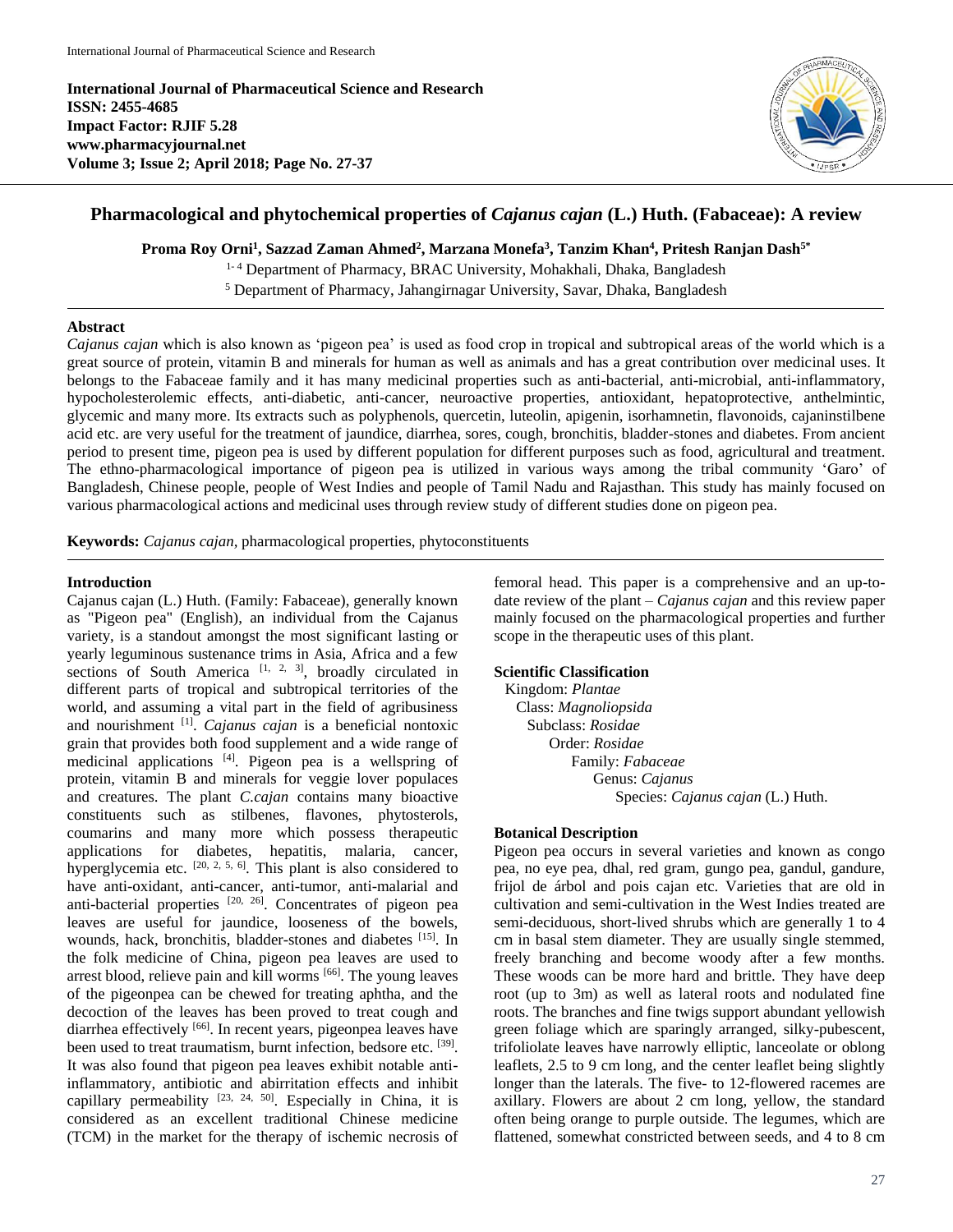long, are mottled bronze-purple when immature, drying to brown. They contain 2 to 9 mottled brown (white, red, brown, gray, or black in improved varieties) seeds, 7 to 8 mm long by 6 mm broad. There are  $2n = 22$ , 44, or 66 chromosomes [51].



b. **Fig 1:** a. Flowers (b) Immature and mature pods of *Cajanus cajan*

#### **Pharmacological Properties**

Different parts of *Cajanus cajan* are used for their biological activities from ancient times and most of them have been experimented with solid grounds of their therapeutic values. Besides their uses in folkloric medicines, there are wide availability of modern scientific study conducted on the biological activities and pharmacological actions of *C. cajan*.

#### **Antimicrobial Activity**

The extracts of *Cajanus Cajan* were showed potential activity against eight microbial strains: *Staphylococcus epidermidis*, *Staphylococcus aureus*, *Bacillus subtilis*, *Proteus vulgaris*, *Pseudomonas aeruginosa*, *Escherichia coli*, *Aspergillus niger* and *Candida albicans* [16, 18, 21]. A great inhibitory effect of the SFE extracts of *C.cajan* was seen against *S. epidermidis*, *S. aureus* and *B. subtilis* [64] . *In vivo,* the antimicrobial activity was observed in mice which was inoculated with *S. aureus* and the pathway through which the plant extract works again these microorganisms was studied by histopathology [64]. The ethanol extracts and supercritical fluid extraction extracts from *Cajanus Cajan* were evaluated from its antimicrobial activities and the plant extracts showed significant antimicrobial activities both in vivo and in vitro and this might be a potential candidate for the treatment of *S. aureus* and might also work against MRSA [18]. In a study conducted by Qi *et al*., the essential oil extracted from solvent-free microwave extraction and hydrodistillation have showed excellent activity against gram positive and gram negative bacteria, *B. subtilus*  and *P. acnes* [21] .

# **Anti-plasmodial and Anti-malarial**

Pigeon pea plant (Cajanus Cajan) constituents two important compounds: logistylin A, C and betulinic acid which possess anti-plasmodial characteristics and all works well against *Plasmodium falciparum* [42]. Extracts from roots and leaves of pea plant contains have showed moderately high *in vitro* activity against *P. falciparum* which is that main causative agent of Malaria<sup>[22]</sup>.

#### **Antibacterial Activity**

Extracts from *C.cajan* leaves in the bioassay-guided fractionation of chloroform resulted into the isolation of new natural coumarins: Cajanuslactone and two phyto alexins: Pinostrobin and cajaninstilbene acid  $[24]$ . It was seen that cajanuslactone have high antibacterial activity against the bacteria, *S. aureus* [50]. The extracts of pigeon pea leaves have shown to be effective against some pathogenic bacteria and test result reported that the extract could successfully inhibit the proliferation of bacteria *Salmonella Thypi* [16]. Thyphoid is an infectious disease that is caused by the gram (-ve) bacteria *Salmomella Thypi* and it this disease is a burden in many developing countries. The major component in *C. cajan* are classified into two groups: stillbene and flavonoids and the extract of this plant could effectively inhibit growth of *S. thypi, S. aureus* and *E. coli* [16] .

### **Anthelmintic Activity**

The HA (hydro-alcoholic) extraction from the aerial parts of *Cajanus cajan* were studies for anthelmintic properties using the adult earthworm found in India (*Pheretima posthuma*) as their anatomical and physiological characteristics resembles closely with intestinal parasites and round worms [56, 58]. This property was thought for the presence of phenolics compound such as flavanoids and tannins which shows good anthelmintic property [59]. The seed extracts of *C.cajan* shows high content of bioactive compounds which possess anti-helmintic activities [23] .

#### **Anticancer Activity**

*C. cajan* roots contains Cajanol, an isoflavanone which is an important phytoalexin. The anticancer properties of cajanol towards MCF-7 human breast cancer cells were studied and experimented [53]. In order to determine the mechanism of cell growth inhibition of cajanol, other parameters like DNA fragmentation assay, cell cycle distribution and morphological assessment of nuclear change, mitochondrial membrane potential disruption, reactive oxygen species (ROS) generation and caspase-3 and caspase-9 expression, Bcl-2, PARP and cytochrome-C were quantified  $\frac{[17, 53]}{[17, 53]}$ . Cajanol have showed to inhibit the growth of MCF-7 cells in a time- and dosedependent manner [53]. Cajanol have showed to arrest the cell cycle in the G2/M phase and have also induced apoptosis via a reactive oxygen species (ROS)-mediated mitochondriadependent pathway [53]. Cajanin stillbene acid isolated from Pigeon Pea (*Cajanus Cajan*) is structurally similar to estrogens which have showed cytotoxic effects to estrogen receptor-alpha and possess anti-estrogenic properties, promising therapeutic effects against breast cancer cells [17]. The methanol extract of *Cajanus Cajan* shows high cytotoxicity against many cancer-cell lines [19].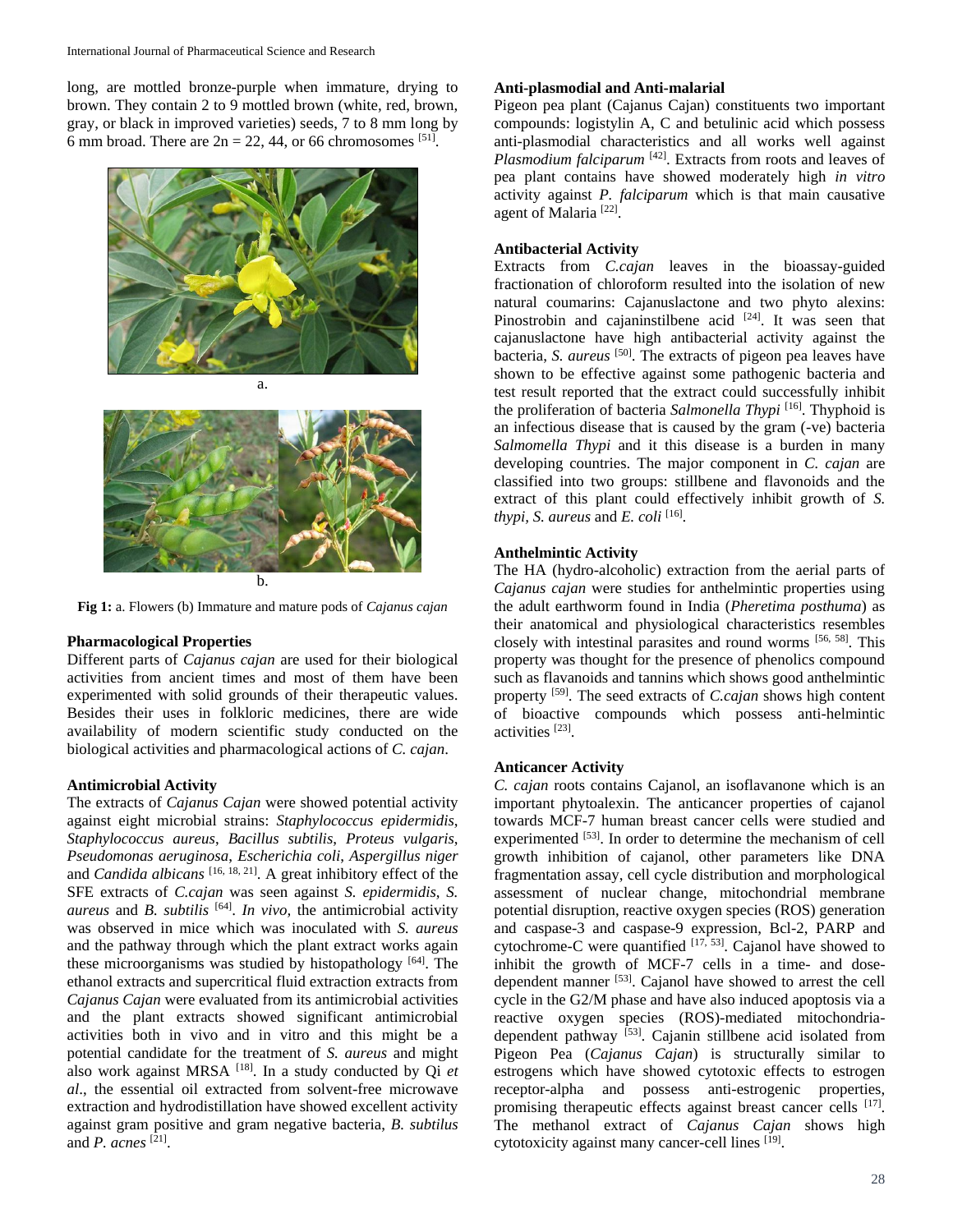#### **Anti-Mutagenic properties**

Phytochemical compounds in *Cajanus cajan* contains many bioactive compounds such as tannins, reducing sugars, anthroquinone, triterpenoids, alkaloids, phenols, saponins and flavonoids where flavonoid fraction extraction from this plant improved cytotoxic and genotic effects in mutagenic agents induced animals [20]. Quercetin is one of the extracted flavonoids from *C. cajan* which is a very active compound to work against mutagen induced cells and mutagenicity in rats' hepatic cells, thus providing protection against DNA damage and chromosomal changes in germ and somatic cells <sup>[20]</sup>.

#### **Hypocholesterolemic Effects**

The effects of the stilbenes containing extract-fraction from *C. cajan* (SECC) on diet-induced hypercholesterolemia in kunming mice were identified. The SECC reduced the atherogenic properties of dietary cholesterol in mice. Its hypocholesterolemic effect may involve enhancement of the hepatic Low Density Lipoprotein-receptor and cholesterol-7 alpha-hydroxylase expression levels and bile acid synthesis [53]. Research using methanol extract of *C.cajan* seeds were fractionated into petroleum ether, chloroform, and methanol. The methanol fraction significantly decreased lipid profiles of streptozotocin-induced Swiss Albino mice compared to control. The extract was then subjected to chromatographic analysis and a compound (CCA1) was isolated which possessed first prominent hypolipidemic activity [12].

*C. cajan* diet at doses of 200-800 (g/kg feed) has improved cholesterol level of hypercholesterolemia hamsters by converting cholesterol to bile acids and by increasing CPT-1, LDL receptor, cholesterol-7-alpha hydroxylase, antioxidant enzymes and further increasing lipid peroxidation  $[10]$ . The C. cajan beverages administration at doses equivalent to human consumption of 30 grams/day to Sprague Dawley male rats has confirmed to have potential to reduce total cholesterol levels by 19.78 % of diabetic-hypercholesterolemia rats [14].

#### **Antidiabetic Effects**

Study carried out to test the effect of roasted and unroasted seeds of *C. cajan* on serum glucose levels of normal and alloxan diabetic mice. The result indicated unroasted seeds have a hypoglycemic effect on diabetic rats, but roasting causes loss of hypoglycemic property of the seeds [11]. The antidiabetic activity of methanolic extract of leaves of *C. cajan* was studied in alloxan-induced diabetic and oral glucose-loaded rats. The acute toxicity and lethality (LD50) and phytochemical analysis of the extract were also evaluated [56, 58]. The results showed that the extract significantly reduced the fasting blood sugar of alloxan diabetic rats in a doserelated manner with maximum hypoglycemic effect at 4-6 h [3]. The effects of different fractions of the methanolic extracts of *C. cajan* on the fasting blood sugar were investigated in the streptozotocin-induced diabetic Swiss Albino mice. Hypoglycemia was observed in animals treated with methanol fraction, whereas, the petroleum ether and chloroform fractions of *C. cajan* had no effect <sup>[12]</sup>. Study was carried out to evaluate antihyperglycemic potential of different solvent extracts of leaves of *Cajanus cajan* in alloxan induced diabetic Swiss albino mice. Among the four solvent extract was Petrolium ether, Chloroform, Ethyl acetate and methanol

extract. Two extracts namely ethyl acetate and methanol extract significantly reduced the blood glucose level by 27.09 and 37.68% respectively in diabetic mice after daily oral administration for 10 days at a dose of 250 mg/kg. These two extracts also potentiated the action of insulin. The other two extract did not significantly reduce blood glucose level of the diabetic mice [13].

Research has shown there is hypoglycemic activity of C. cajans roots extract  $[5]$  leave extract  $[2, 3]$ , roots and leaves extracts <a>[7]</a>. Research conducted using C. cajan drink diet given at doses equivalent to human consumption of 30 grams/day to diabetic-hypercholesterolemia Sprague dawley rats. The beverage caused decrease in plasma glucose by 33.86 and improvement of the plasma antioxidant of the diabetic hypercholesterolemia rats. This result indicated the probable of *C. cajan* beverage as an anti-diabetic functional drink. [14] .

# **Glycemic Activity**

The glycemic profile of the aqueous extract of C. cajan leaves in streptozocin-induced Type 2 diabetic rats was evaluated. This extract showed significant increment in fasting blood glucose levels of normal rats. The study of leaves was taken into consideration on the basis of earlier reported hypoglycemic activity of C. cajan seeds. However, the results observed were found to be just opposite and therefore it may be useful in controlling hypoglycemia occasionally caused due to excess of insulin and other hypoglycemic drugs  $[4, 13]$ .

#### **Neuroactive properties**

Pinostrobin is a substitute of flavanone from *C.cajan* and its in vitro neuroactive properties were estimated. Voltage-gated Na-channels of mammals' brain were inhibited by pinostrobin on the ability of the substance to suppress depolarizing effects of Na-channel selective activator veratidine in a synaptoneurosomal preparation from mouse brain. It has been seen that pharmacological profile of pinostrobin is similar to the depressant drugs which block Na-channel  $[55]$ . Lui (2015), also mentioned in his study that stilbenes found in C.cajan leaves have ameliorate cognitive defects and neuron apoptosis in mice and thus having neuroprotective activity  $[29]$ . Then again, it has been seen that all the four stillbenes extracted from C.cajan leaves (cajaninstilbene acid, longistyline A, Longistyline C and cajanolactone A posses neuro-protective properties against the damaged induced by corticosterone and glutamate in PC12 cells by the inhibition of oxidative stress [29]. Voltage-gated sodium channel are widely present CNS of mammals where sodium ions play an important role in the maintenance of the neural firing in the central nervous system. A substituted flavanone, pinostrobin which can be found in *Cajanus Cajan* seem to have inhibitory activity of the sodium channels and has been used as a sedative in traditional Chinese medicine [55].

#### **Antioxidant activities**

2,2-diphenyl-1-picrylhydrazyl (DPPH) radical-scavenging assay and β-carotene-linoleic acid test were done on aqueous, ethanol, ethyl acetate and petroleum ether which are the extracts of *C.cajan* leaves to find out the antioxidant activities. Additionally, those test were also done on cajaninstilbene acid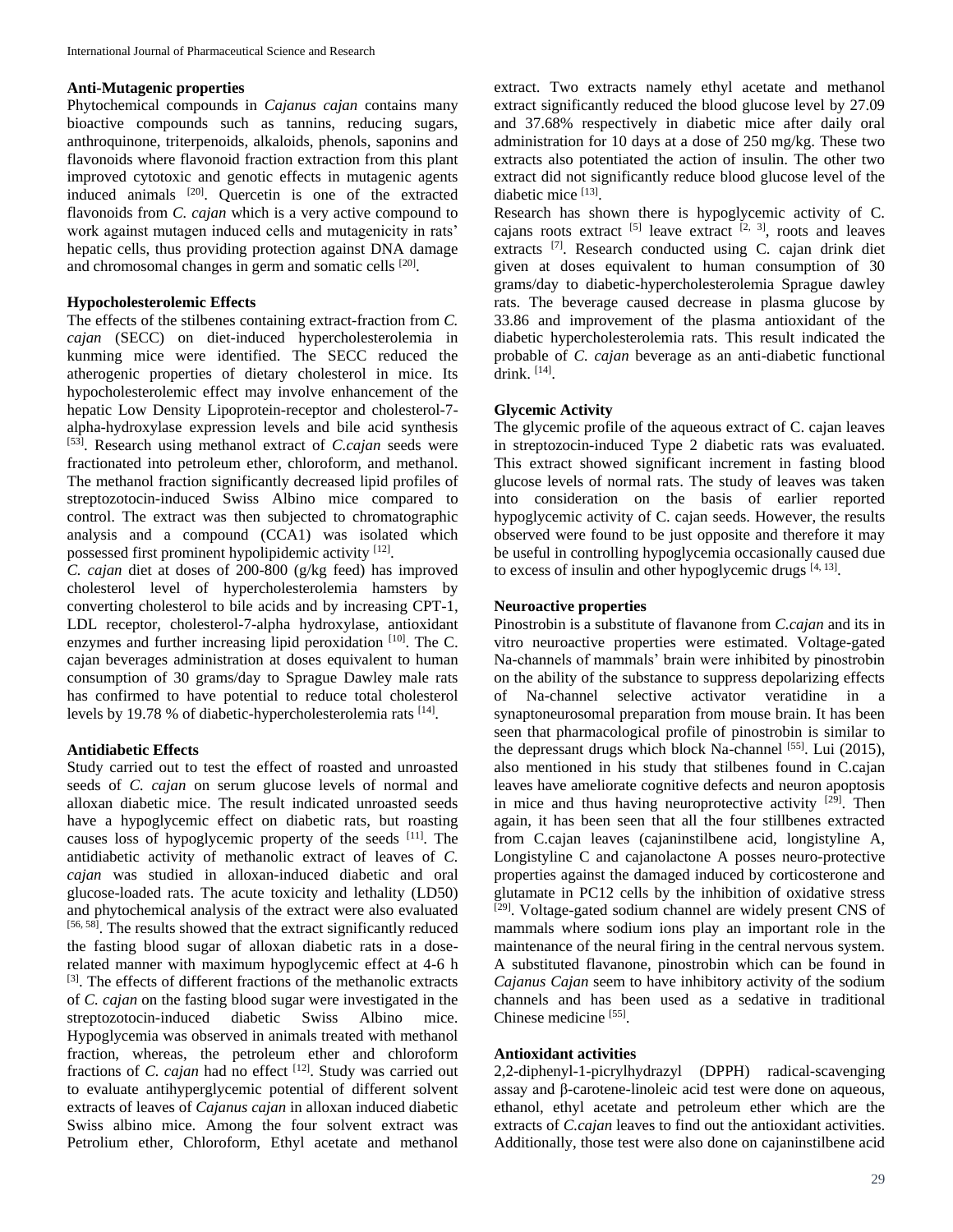(3-hydroxy-4-prenylmethoxystilbene-2-carboxylic acid), pinoxtrobin, vitexin and orientin which are the four main compounds of ethanol extract of *C.cajan* [58] . After the tests were carried out, it was seen that the leaf extracts of *C.cajan* can be valuable natural antioxidants and likely usable as medicine and can be used in food or health industry [62]. Negative pressure cavitations extraction (NCPE), a new method was introduced and genistein and genistin which are the extraction of the main isoflavonoids of *C.cajan* was suggested. This method showed notable concentrationdependent antioxidant activity. The profile of Syringol, also known as 2,6-dimethoxyphenol, seem to have anti-oxidative properties and is found to have suppress oxidative stress [24]. Previous studies have found the chemical constituents in *C. cajan* leaves to have stilbenes, flavones, coumarins, and phytosterols that seem to possess anti-oxidant properties [26, 27]. Metabolites analysis of C.cajan plants showed the presence organic compounds, phenolics, fatty acids, aminopyrimidines, tripeptides, phytoharmone are some of the important metabolites which have anti-oxidant and iron chelating activity [32] . Wang *et al*. (2015), in the study extracted large amount of enrich flavanoids and stilbenes from C.cajan where different extraction techniques were used to determine which technique yields greater anti-oxidant properties [33]. Negativepressure cavitations in addition with aqueous two-phase extraction tend to optimize yield flavanoids and stillbenes and thus provide relatively high anti-oxidant activity [33].

# **Hepatoprotective Effects**

An experiment is done on damaged liver Swiss albino mice induced by carbon tetrachloride  $(CCl<sub>4</sub>)$  to see the hepatoprotective activity of the methanol extracts of *C.cajan.*  It was found that the sane extract showed a little protective effect by decreasing the serum levels of alanine aminotransferase (ALT) or serum glutamate pyruvate transaminase (SGPT), aspartate aminotransferase (AST) or serum glutamate oxaloacetate transaminase (SGOT), and cholesterol to a significant extent  $[37]$ . Alcohol induced liver damage of rat can prevented by the methanol-aqueous fraction (MAF2) of the leaf extract. After co-administration of MAF2, it decreases the activity of liver maker enzymes and augmented antioxidant enzyme activities. Thus, it shows a promise in therapeutic use in alcohol-induced liver dysfunction [37]. Glutamic oxaloacetic transaminase and glutamic pyruvic transaminase indicates liver functioning status that is if the activity of these two enzymes are low, the better the liver functionality  $[31]$ . In the study conducted by Das (2018), extracted from C.cajan greatly reduced bilirubin content in cells and rats and this shows a clear indication of hepatoprotective properties. Methanol-aqueous fraction of *Cajanus Cajan* leaf extract prevented chronically alcohol induced rat with chronic liver damage  $[34]$ . It has been observed that alcohol induced liver damage is mainly due to

the result of oxidative stress and UGT (UDP glucoronosyl transferease) gene expression is an important cytoprotectant. Prolonged intake of alcohol causes the down-regulation of UGT expression where Methanol-aqueous fraction *C.cajan* leaf extraction prevents this downregulation- thus, permitting cytoprotection and treating alcohol induced liver dysfuction [34] .

# **Photochemical Constituents**

For determine the mechanism that is involved with the beneficial effects of *Cajanus Cajan*, a great deal of scientific study is conducted for isolating and identifying the active components in pigeon pea leaves. Polyphenols, especially the flavonoid compounds is thought to play the main compound for the therapeutic effect on human health  $[28, 43]$ . The four flavonoids found in the extracts of pigeon pea leaves are: luteolin, apigenin quercetin, and isorhamnetin  $[39, 33, 32, 24]$ , which have showed good pharmacological properties. In other studies, it has been seen that pigeon pea leaves have cajaninstilbene acid and pinostrobin and these belong to stilbenes and flavonones groups respectively  $[24, 28]$ . They also have been found to have good pharmacological activities. Cajaninstilbene acid is stilbene-2- carboxylic acid, which is found in plants in very slight amount [40]. It has hypoglycemic, hypotriglycerimic activity  $[49]$  and is also active in the treatment of postmenopausal osteoporosis [68]. Then again, it is an antioxidant  $[63]$ . Pinostrobin which is a potent flavonoid inducer have great ability to induce mammalian phase 2 detoxication enzymes and antioxidant enzymes.It also holds the ability to inhibit the human placental aromatase and reduce proliferation of MCF-7 cells which is induced by the dehydroepiandrosterone sulphate and 17b-estradiol<sup>[54]</sup>. Most flavonoids and stilbenes are natural antioxidants [38]. Cajanol, an isoflavone found in pigeonpea root extracts  $[24]$  with three other phenolic hydroxyl and a methoxyl groups. Many scientific experiments have found the antiplasmoidal and antifungal activity of cajanol  $[15]$  along with cytotoxic activity towards human breast cancer [53]. There are three components found in stilbenes containing extract-fraction from *C. cajan*, i.e., Cajanin, Longistylin A and Longistylin C which also shows estrogenic activity  $[68]$ , hypocholesterolemic  $[52]$  and anti-oxidative properties. A new coumarin, named cajanuslactone (7-hydroxy-5-O-methyl-8- (3-methyl-2 butylene)-4-phenyl-9,10-dihydro-benzopyran-2-one) was isolated from the bioassay-guided fractionation of the CHCl $_3$ extract of pigeon pea leaves [50]. Two isoflavanoids genistein and genistin have been isolated from the roots of pigeon pea plant that possess good antioxidant activity [67]. Moreover, vitexin and orientin from the ethanolic extracts of leaves also possess high antioxidant properties [63]. Pigeonpea leaves extracts also have other components such as hordenine, juliflorine, betulinic acid, stigmasterol, beta-sitosterol and others [41, 42, 46] .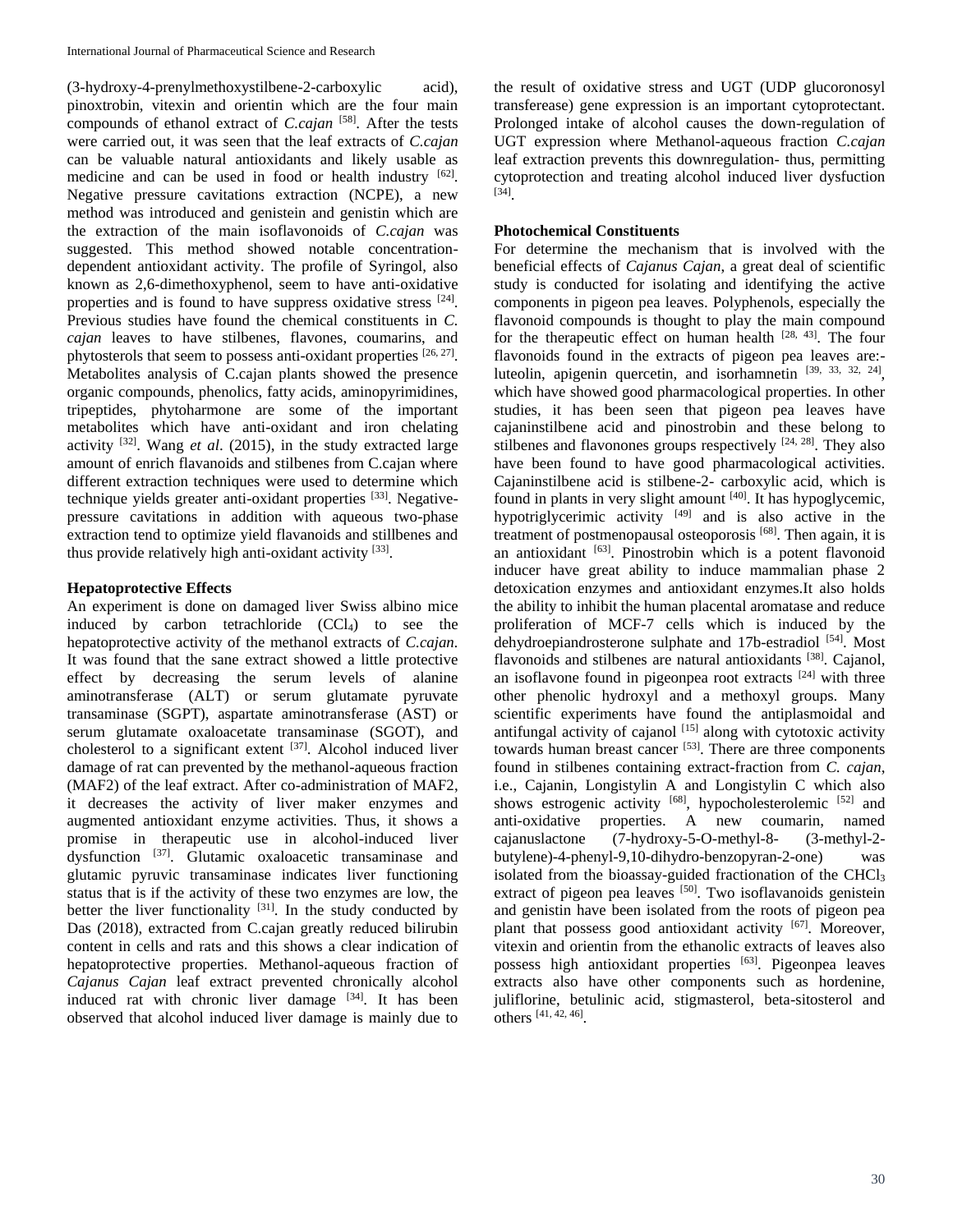| SN.              | <b>Chemical Constituent</b> | <b>Structure</b>                                                            |
|------------------|-----------------------------|-----------------------------------------------------------------------------|
| $\,1$            | Quercetin                   | QH<br>.OH<br>HO.<br>റ<br>`ОН<br>ő<br>OН                                     |
| $\sqrt{2}$       | luteolin                    | ÓН<br>,OH<br>HO.<br>C<br>OН<br>Ω                                            |
| $\mathfrak 3$    | Apigenin                    | ЮH<br>HO<br>റ<br>OΗ                                                         |
| $\overline{4}$   | Isorhamnetin                | OCH <sub>3</sub><br>HO.<br>HO.<br>O<br>ЮÍ<br>$rac{1}{\overline{Q}}$ H<br>OH |
| $\sqrt{5}$       | Cajaninstilbene acid        | <b>COOH</b><br>$H_3CO$                                                      |
| $\sqrt{6}$       | Pinostrobin                 | HO.<br>$\mathsf{O}$<br>OН<br>$\frac{0}{0}$                                  |
| $\boldsymbol{7}$ | Cajanol                     | OH<br>$\frac{11}{5}$<br>ÒН<br>НC                                            |
| $\,8\,$          | Cajanin                     | COOH<br>HO <sub>.</sub><br><u>OMe</u>                                       |

**Table 1:** The major constituents of *Cajanus cajan*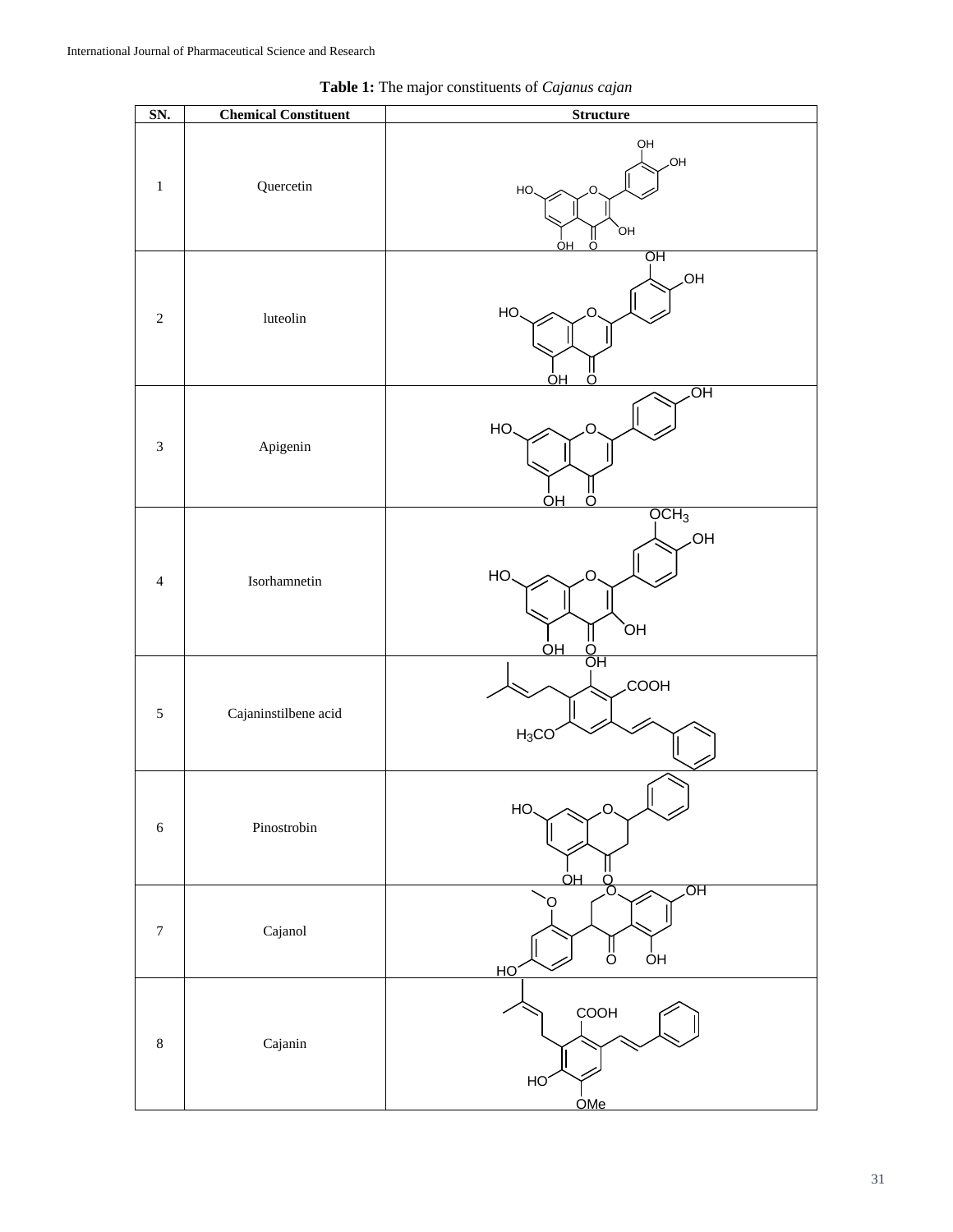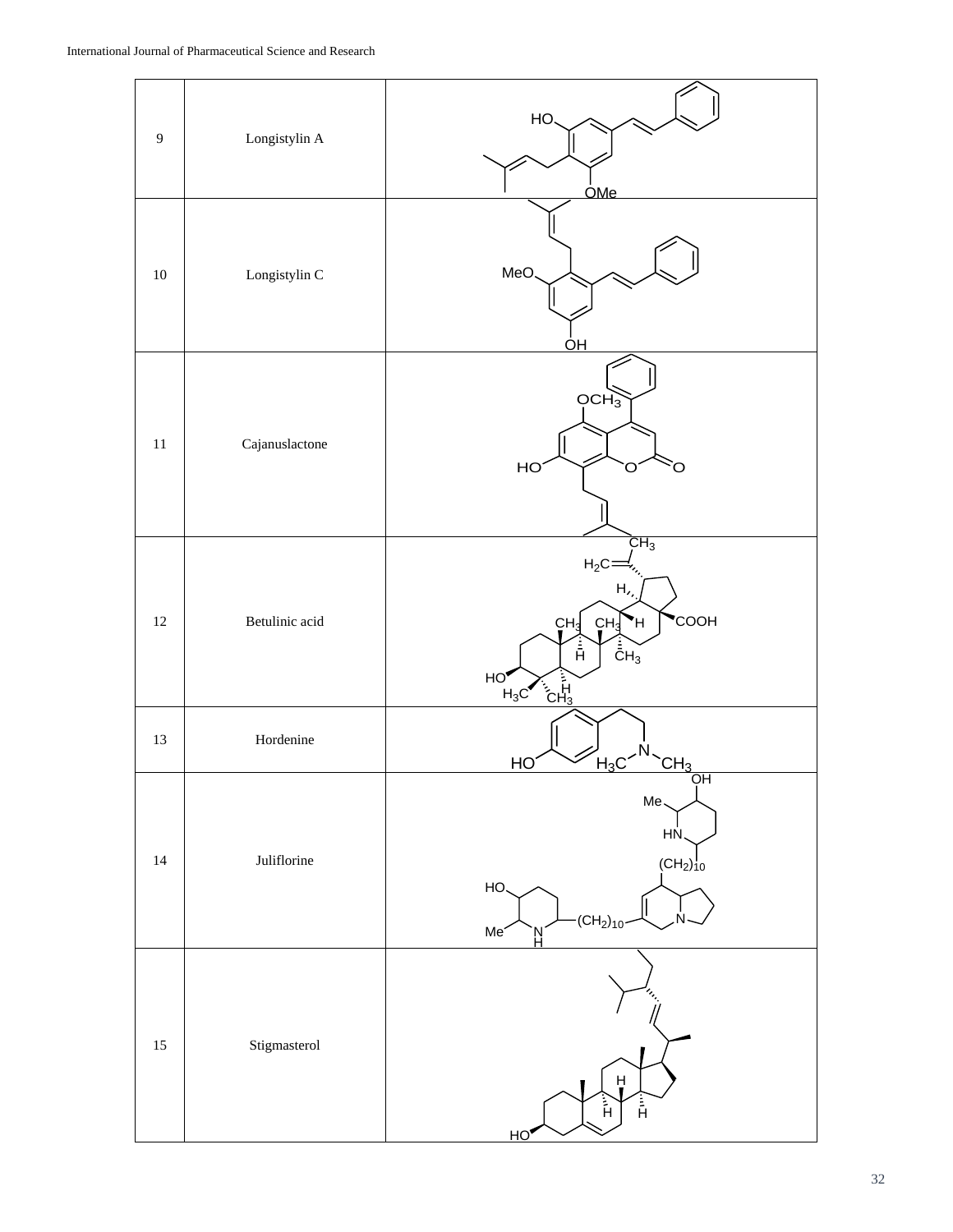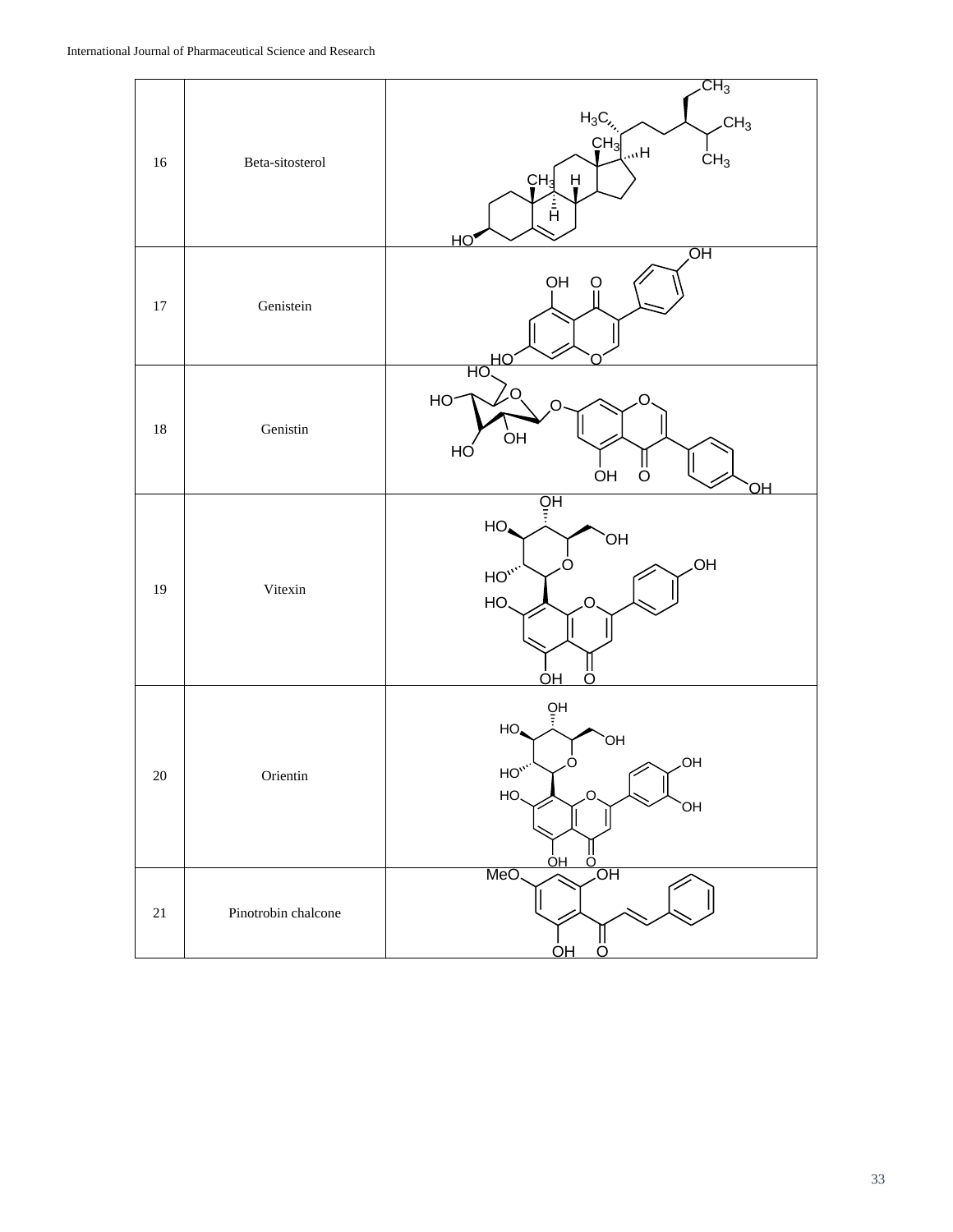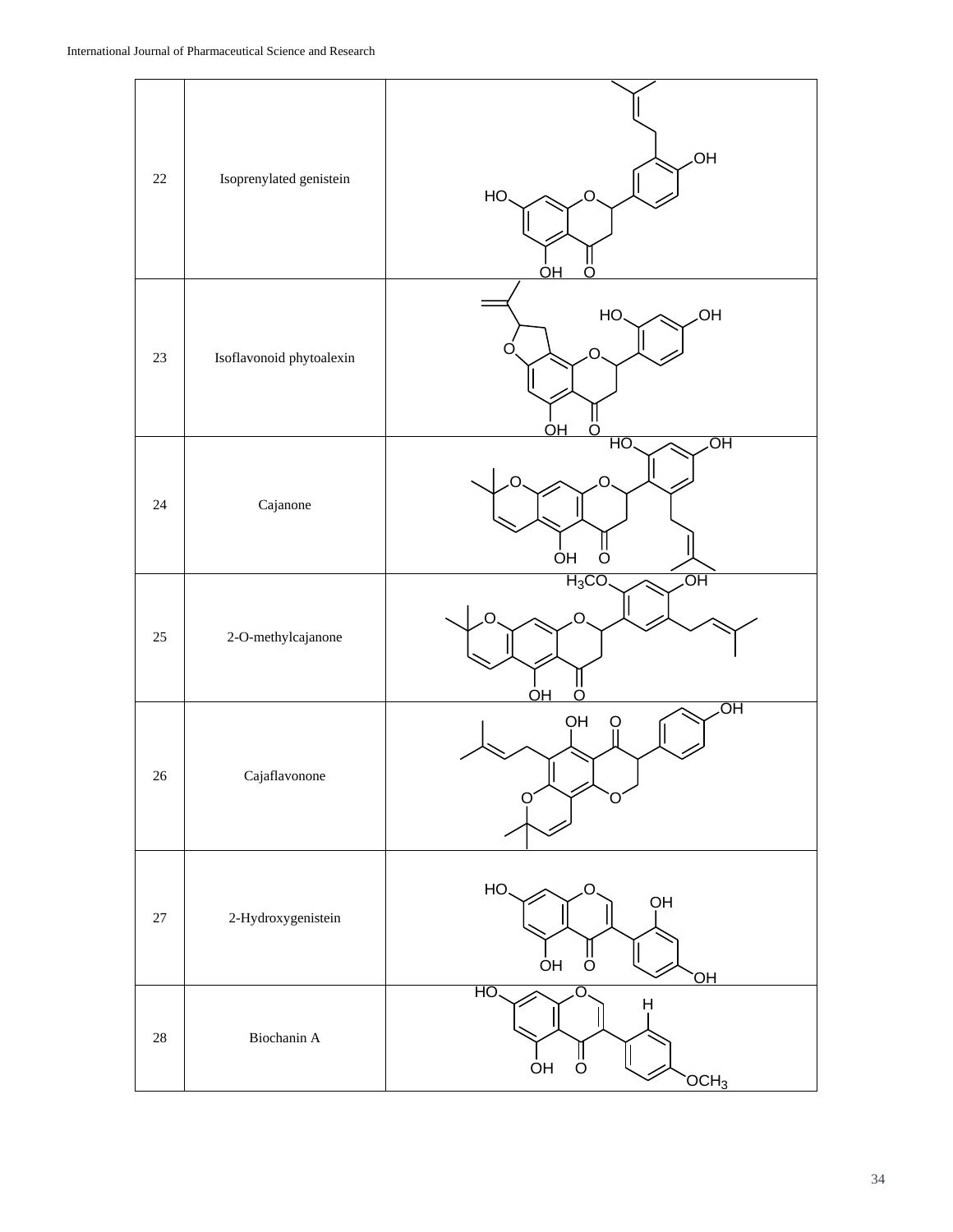#### **Conclusion**

The abundance and availability of pigeon pea plants in many countries, in addition with their high nutritional value, have made Pigeon pea plant one of the vast usage for consuming and . Pulse crops have long been known for their nutritional and health-promoting properties, such as being an excellent source of protein, fiber, carbohydrates, and for their role in decreasing the risk of certain cancers, managing obesity, lowering cholesterol and type-2 diabetes [20]. Recently, the bioactive properties of proteins and peptides derived from pulse seeds have gained increased recognition in the areas of food science and nutrition for their potential benefits in treating and/or reducing the onset of disease. Lectins and protease inhibitors which were traditionally considered as protein anti-nutritional compounds have shown potential in the treatment and/or prevention of various cancers, obesity and hypertension which has necessitated a reconsideration of the use of the term ''anti-nutritional". Additionally, the ACE inhibitor properties of pulse peptides could make them primary therapeutic agents or adjuncts to treatment for certain cardiovascular diseases. Pulse seeds may, therefore, be potentially excellent source of beneficial bioactive proteins and peptides, and techniques for the efficient extraction and fractionation of these proteins and peptides are needed  $[24]$ . Further research is also needed to improve our understanding of the mechanisms involved in the absorption into the blood stream, target sites and their activity in various tissues of biologically active compounds derived from dry peas, chickpeas and lentils.

#### **Reference**

- 1. Luo, QF, Sun, L, Si JY, *et al*. Hypocholesterolemic effect of stilbenes containing extract-fraction from *Cajanus cajan* L. on diet-induced hypercholesterolemia in mice. Phytomedicine. 2008; 15:932-939.
- 2. Aja PM, Igwenyi IO, Okechukwu PCU, Orji OU, Alum EU. Glob Vet. 2015; 14(3):439-47.
- 3. Ezike AC, Akah PA, Okoli CC, Okpala CB. Experimental evidence for the antidiabetic Activity of Cajanus cajan leaves in rats. J Basic Clin Pharm [Internet], 2010, 81-4.
- 4. Nahar L, Nasrin F, Zahan R, Haque A, Haque E, Mosaddik A. Pharmacognocy Res. 2014; 6(2):180-187.
- 5. Cestele S, Catterall WA. Molecular mechanism of neurotoxin action on voltage-gated sodium channels. Biochimie. 2000; 82:833-892.
- 6. Anwar MM, Kalpana MA, Bhadra B, Rahman S, Sarker S, Chowdhury MH, *et al*. Adv Nat Appl Sci. 2010; 4(3):311-6.
- 7. Acevedo BA, Avanza MV, Cháves MG, Ronda F. J Food Eng. 2013; 119(1):65-71.
- 8. Dai FJ, Hsu WH, Huang JJ, Wu SC. Food Chem Toxicol. 2013; 53:384-91.
- 9. Amalraj T, Ignacimuthu S. Indian J Exp Biol. 1998; 36(10):1032-3.
- 10. Habib A, Anisuzzaman AS, Khan RI, Gafur A. 2010. J Bangladesh Pharmacol Soc. 1998; 5:34-38.
- 11. Dolui AK, Sengupta R. Antihyperglycemic effect of different solvent extracts of leaves of Cajanus cajan and HPLC profile of the active extracts. Asian Journal of

Pharmaceutical and Clinical Research. 2012; 5(2):116- 119

- 12. Ariviani S, *et al*. IOP Conf. Ser.: Earth Environ. Sci. 2018; 102 012054
- 13. Duker-Eshun G, Joroszewski JW, Asomaning WA, Oppong-Boachie F, Christensen SB. Antiplasmodial constiotuents of *Cajanus cajan*. Phytother Res. 2004; 18(2):128-130.
- 14. Agus S, Achmadi SS and Mubarik NR. Antibacterial activity of naringenin-rich fraction of pea leaves towards *Salmonella thypi*. Asian Pacific Journal of Tropical Biomedicine. 2017; 7(8): 725-728
- 15. Fu Y, Kadioglu O, Wiench B, Wei Z, Wang W, Luo M, *et al*. Activity of the antiestrogenic cajanin stilbene acid towards breast cancer. The Journal of Nutritional Biochemistry. 2015; 26(11):1273-1282.
- 16. Zu Y, Liu X, Fu Y, Wu N, Kong Y, Wink M. Chemical composition of the SFE-CO2 extracts from *Cajanus cajan* (L.) Huth and their antimicrobial activity in vitro and in vivo. *Phytomedicine.* 2010; 17(14):1095-1101.
- 17. Ashidi J, Houghton P, Hylands P, Efferth T. Ethnobotanical survey and cytotoxicity testing of plants of South-western Nigeria used to treat cancer, with isolation of cytotoxic constituents from Cajanus cajan Millsp. leaves. Journal of Ethnopharmacology. 2010; 128(2):501-512.
- 18. Mona AMA, Negm SAS, Ayman AF, Emad MH. Flavonoid fraction of *Cajanus cajan* prohibited the mutagenic properties of cyclophosphamide in mice *in vivo*. Mutation Research/Genetic Toxicology and Environmental Mutagenesis. 2018; 826:1-5.
- 19. Qi X, Ting-Ting L, Wei Z, Guo N, Luo M, Wang W. Zu Solvent-free microwave extraction of essential oil from pigeon pea leaves [*Cajanus cajan* (L.) Millsp.] and evaluation of its antimicrobial activity. Industrial Crops and Products. 2014; 58:322-328.
- 20. Titanji VPK, Zofou D, Ngemenya MN. The Antimalarial Potential of Medicinal Plants Used for the Treatment of Malaria in Cameroonian Folk Medicine. African Journal of Traditional, Complementary and Alternative Medicines. 2008; 5(3):302-321.
- 21. Pratima H, Mathad P. Comparative study on pharmacohnostic and phytochemical composition of seedcoat and cotyledon of *Cajanus Cajan* L, 2017, 2320-5148
- 22. Mathew D, Lidiya JP, Manila TM, Divyasree P, Sandhya RVTK. Therapeutic molecules for multiple human diseases identified from pigeon pea (*Cajanus cajan* L. Millsp.) through GC-MS and molecular docking. Food Science and Human Wellness. 2018; 6:202-216.
- 23. Das S, Teja KC, Mukherjee S, Seal S, Sah RK, Duary B, *et al*. Impact of edaphic factors and nutrient management on the hepatoprotective efficiency of Carlinoside purified from pigeon pea leaves: An evaluation of UGT1A1 activity in hepatitis induced organelles. Environmental Research. 2018; 161:512-523.
- 24. Sarkar R, Hazra B, Mandal S, Biswas S, Mandal N. Assessment of in vitro antioxidant and free radical scavenging activity of Cajanus cajan J Complement Inte Med. 2009; 6(1):1-19.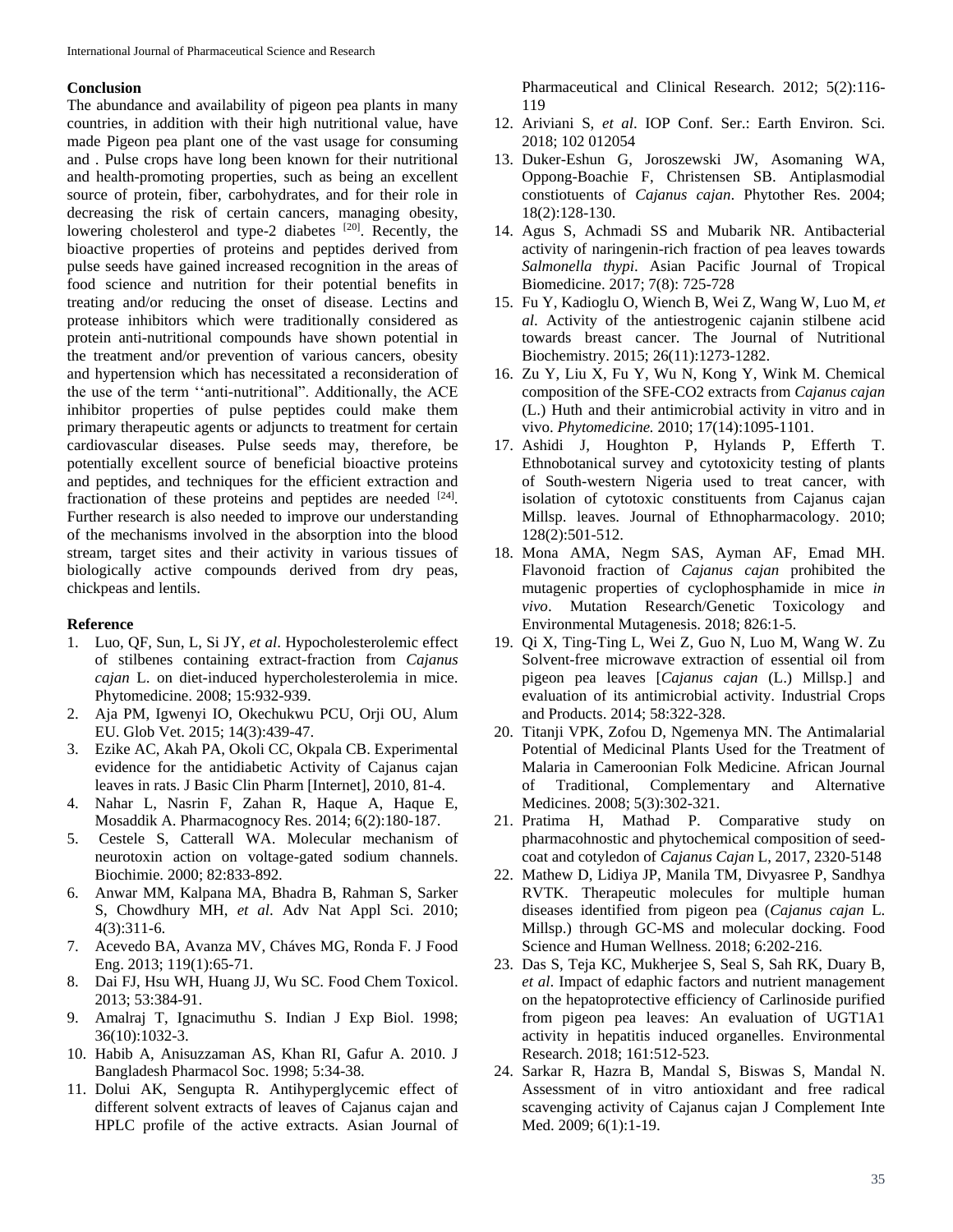- 25. Wu N, Fu K, Fu YJ, Zu YG, Chang FR, Chen YH, *et al*. Antioxidant activities of extracts and main components of pigeonpea [Cajanus cajan (L.) Millsp.] leaves. Molecules. 2009; 14:1032-1043.
- 26. Liu YM JB, Shen SN, Guo Z, Li ZY, Si JY, Pan RL. Chemical constituents from leaves of *Cajanus cajan*. Chin Tradit Herb Drugs. 2014; 45:466-470.
- 27. Lui YM, Shen SN, Xia FB, Chang Q, Lui XM, Pan RL. Neuroprotective of Stillbenes from Leaves of Cajanus Cajan against Oxidative Damage Induced by Corticosterone and Glutamate in Differentiated PC12 Cells: Chinese Herbal Medicines. 2015; 7(3):238-246.
- 28. Tekale S, Jaiwal B, Padul M. Identification of metabolites from an active fraction of Cajanus cajan seeds by high resolution mass spectrometry. Food Chemistry. 2016; 211:763-769.
- 29. Das S, Teja K, Mukherjee S, Seal S, Sah R, Duary B, *et al*. Impact of edaphic factors and nutrient management on the hepatoprotective efficiency of Carlinoside purified from pigeon pea leaves: An evaluation of UGT1A1 activity in hepatitis induced organelles. Environmental Research. 2018; 161:512-523.
- 30. Tekale S, Jaiwal B, Padul M. Identification of metabolites from an active fraction of Cajanus cajan seeds by high resolution mass spectrometry. Food Chemistry. 2016; 211:763-769.
- 31. Wang X, Wei W, Zhao C, Li C, Luo M, Wang W, *et al*. Negative-pressure cavitation coupled with aqueous twophase extraction and enrichment of flavonoids and stilbenes from the pigeon pea leaves and the evaluation of antioxidant activities. Separation and Purification Technology. 2015; 156:116-123.
- 32. Kundu R, Dasgupta S, Biswas A, Bhattacharya A, Pal B, Bandyopadhyay D, *et al*. *Cajanus cajan* Linn. (Leguminosae) prevents alcohol-induced rat liver damage and augments cytoprotective function. Journal of Ethnopharmacology. 2008; 118(3):440-447.
- 33. Stevens PF. onwards. Angiosperm Phylogeny Website, 2001-2008, 9.
- 34. Doyle JJ, Luckow MA. The Rest of the Iceberg. Legume Diversity and Evolution in a Phylogenetic Context. Plant Physiology. 2003; 131(3):900-10.
- 35. Ahsan R, Islam M. Hepatoprotective activity of methanol extract of some medicinal plants against carbon tetrachloride-induced hepatotoxicity in rats. Euro J Sci Res. 2009; 37:302-10.
- 36. Alen-Ruiz F, Garcia-Falcon MS, Perez-Lamela MC, Martinez-Carballo E, Simal-Gandar J. Influence of major polyphenols on antioxidant activity in Mencia and Brancellao red wines. Food Chemistry. 2009; 113:53-60.
- 37. Chen DH, Li HY, Lin H. Chin Tradit & Herb Drugs. 1985; 16:134-136.
- 38. Cooksey CJ, Dahiya JS, Garratt PJ, Strange RN. Phylochemistry. 1982; 21:2935.
- 39. Cooksey CJ, Dahiya JS, Garratt PJ, Strange RN. Science. 1983; 220:1398.
- 40. Duker-Eshun G, Jaroszewski JW, Asomaning WA, Oppong-Boachie F, Brogger-Christensen S. Antiplasmodial constituents of *Cajanus cajan*. Phytotherapy Research. 2004; 18(2):128-130.
- 41. Fan YG, Xu CY, He W. Chin J Basic Med in Tradit Chin Med. 2002; 8:35-37.
- 42. Grover JK, Yadav S, Vats V. Medicinal plants of India with anti-diabetic potential. Journal of Ethnopharmacology. 2002; 81(1):81-100.
- 43. Duker-Eshun G, Jaroszewski JW, Asomaning WA, Oppong-Boachie F, Brogger Christensen S. Antiplasmodial constituents of *Cajanus cajan*, Phytother. Res. 2004; 18:128-130.
- 44. Green PW, Stevenson PC, Simmonds MS, Sharma HC. Phenolic compounds on the pod-surface of pigeonpea, *Cajanus cajan*, mediate feeding behavior of Helicoverpa armigera larvae. Journal of Chemical Ecology. 2003; 29(4):811-821.
- 45. Chang HM, H PP. But, Pharmacology and Applications of Chinese Materia Medica, World Scientific Publishing, Singapore 1986, 1(2).
- 46. Hélène LC, Toby PR, Quentin CB. An apparent reversal in floral symmetry in the legume Cadia is a homeotic transformation. PNAS. 2006; 103(32):12017-12020.
- 47. Inman WD, Hoppe DC. In: Compositions containing hyportrigly ceridemically active stilbenenoids. WIPOI. Bureau, 2002.
- 48. Kong Y, Fu YJ, Zu YG, Chang FR, Chen YH, Liu XL, *et al*. Cajanuslactone a new coumarin with anti-bacterial activity from pigeon pea leaves. Food Chem. 2010; 121:1150-1155
- 49. Liogier HA. Descriptive flora of Puerto Rico and adjacent islands, Spermatophyta. Editorial de la Universidad de Puerto Rico, Río Piedras,1998; PR. 481.
- 50. Luo QF, Sun L, Si JY, Chen DH. Hypocholesterolemic effect of stilbenes containing extract fraction from *Cajanus cajan* on diet induced hypercholesterolemia in mice. Phytomedicine 2008;15:932-9
- 51. Luo M, Liu X, Zu Y, Fu Y, Zhang S, Yao L, *et al*. Cajanol, a novel anticancer agent from Pigeonpea [*Cajanus cajan* (L.) Millsp.] roots, induces apoptosis in human breast cancer cells through a ROS-mediated mitochondrial pathway. Chem. Biol. Interac. 2010; 188:151-60.
- 52. Le Bail JC, Aubourg L, Habrioux G. Effects of pinostrobin on estrogen metabolism and estrogen receptor transactivation. Cancer Letters. 2000; 156:37-44.
- 53. Nicholson RA, David LS, Pan RL, Xin Min Liu. Pinostrobin from *Cajanus cajan* (L.) Millsp. Inhibits sodium channel-activated depolarization of mouse brain synaptoneurosomes. Fitoterapia. 2010; 81:826-9.
- 54. Pal DK, Sannigrahi S, Mazumder UK. Analgesic and anticonvulsant effects of saponin isolated from the leaves of Clerodendrum infortunatum Linn. In mice. Indian J Exp. Biol. 2009; 47:743-7.
- 55. Pal DK, Sahoo M, Mishra A. Analgesic and anticonvulsant effects of saponin isolated from the stems of Opuntia vulgaris Mill in mice. Euro Bull Drug Res. 2005; 13:91-7.
- 56. Pal DK. Evaluation of CNS activities of aerial parts of *Cynodon dactylon* Pers. in mice. Acta Pol Pharm Drug Res. 2008; 65:37-43.
- 57. Singh S, Mehta A, John J, Mehta P. Anthelmintic